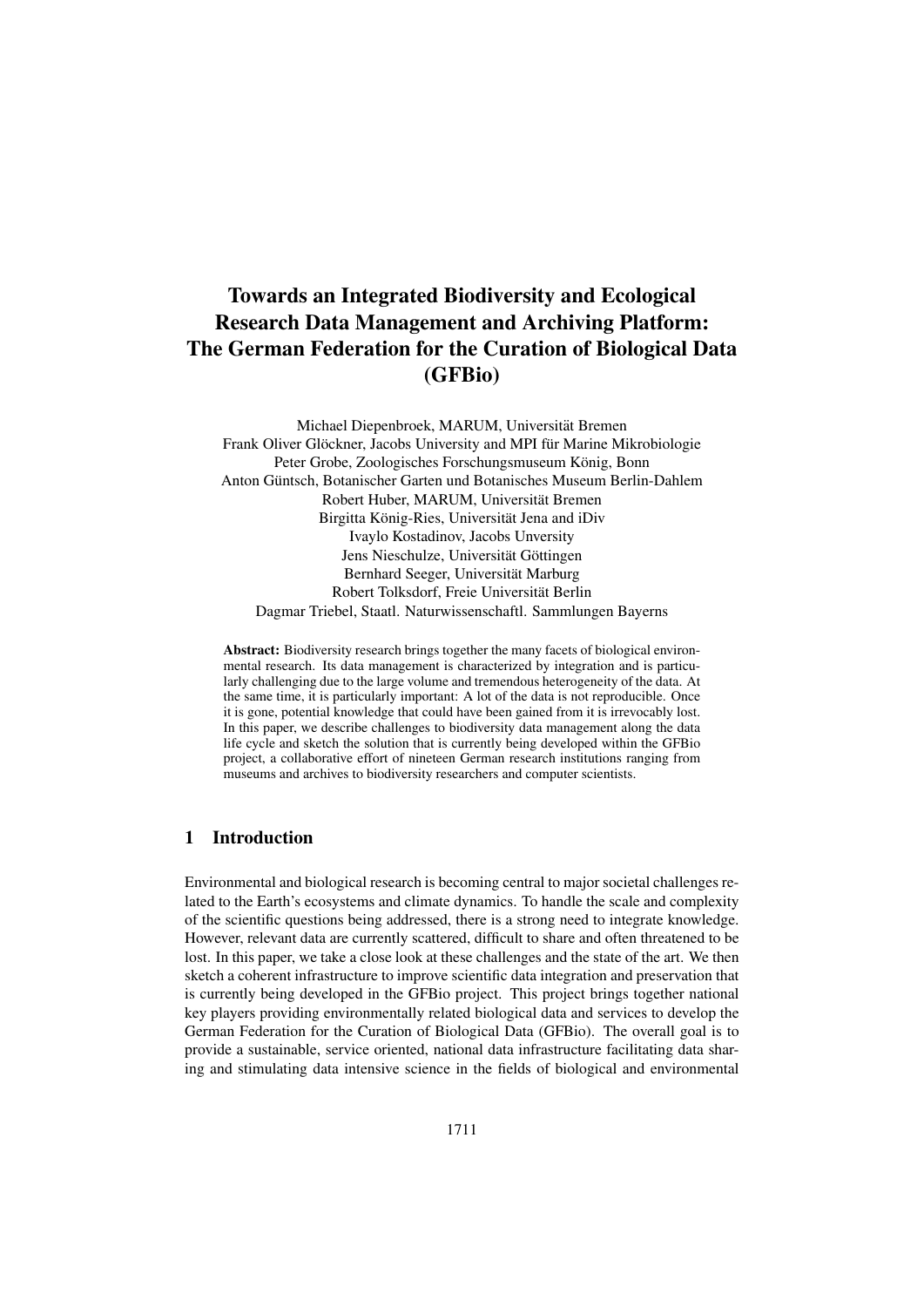research. While GFBio is still in the early phases of implementation, it might well serve as blueprint for similar initiatives in other disciplines. The current setup and approach are the result of a long and thorough preparatory phase involving representatives of all important stakeholders in the field.

### 2 Importance of Biodiversity Data and its Management

With the rapid evolution of scientific methodologies and technologies during the last decades an enormous amount of data in bio-sciences has been and will continuously be generated. Further, complex scientific challenges require international, interdisciplinary approaches resulting in extremely heterogeneous data sources to be analyzed. This increase in experimental and observational data volumes and analytical complexity has leveraged a large shift in research practices from traditional hypothesis-driven approaches by domain experts towards data-driven approaches which involves computa-





tional analysis, networked sensors and data sources, data sharing, large numbers of researchers including crowd-sourcing, and interdisciplinary collaboration.

Ecosystem research, the study of organisms and their interactions with the environment, is one of the most fertile and receptive areas to such developments – this field is now key to meet global challenges such as climate change, particularly the loss of biodiversity and food resources and its impact on security. However, there is a significant lack of understanding of the complex interactions between organisms and the geo- and atmosphere. Environmental monitoring and observation systems show promising progress (e.g., GMES, EU-BON, GEO-BON, or ESONET/EMSO) but global data coverage is still patchy. Many species are still undiscovered or undescribed and even the extent of this knowledge gap is heavily disputed  $[MTA+11]$ . Our knowledge on the scales at which organisms and the environment interact is fragmentary. For any organism, a wide variety of information is of interest, describing for example their morphology, metabolism, genome, community structure and interactions, and ecological functions. An integrated analysis of this diverse knowledge requires a federated infrastructure that ensures general and long-term availability and usability of quality assured data and that supports the entire data life cycle as described by DataOne<sup>1</sup> (see Figure 1).

<sup>1</sup>DataOne: Tutorials on Data Management, http://www.dataone.org/sites/all/documents/ L01 DataManagement.pptx [last access: 26.06.2014]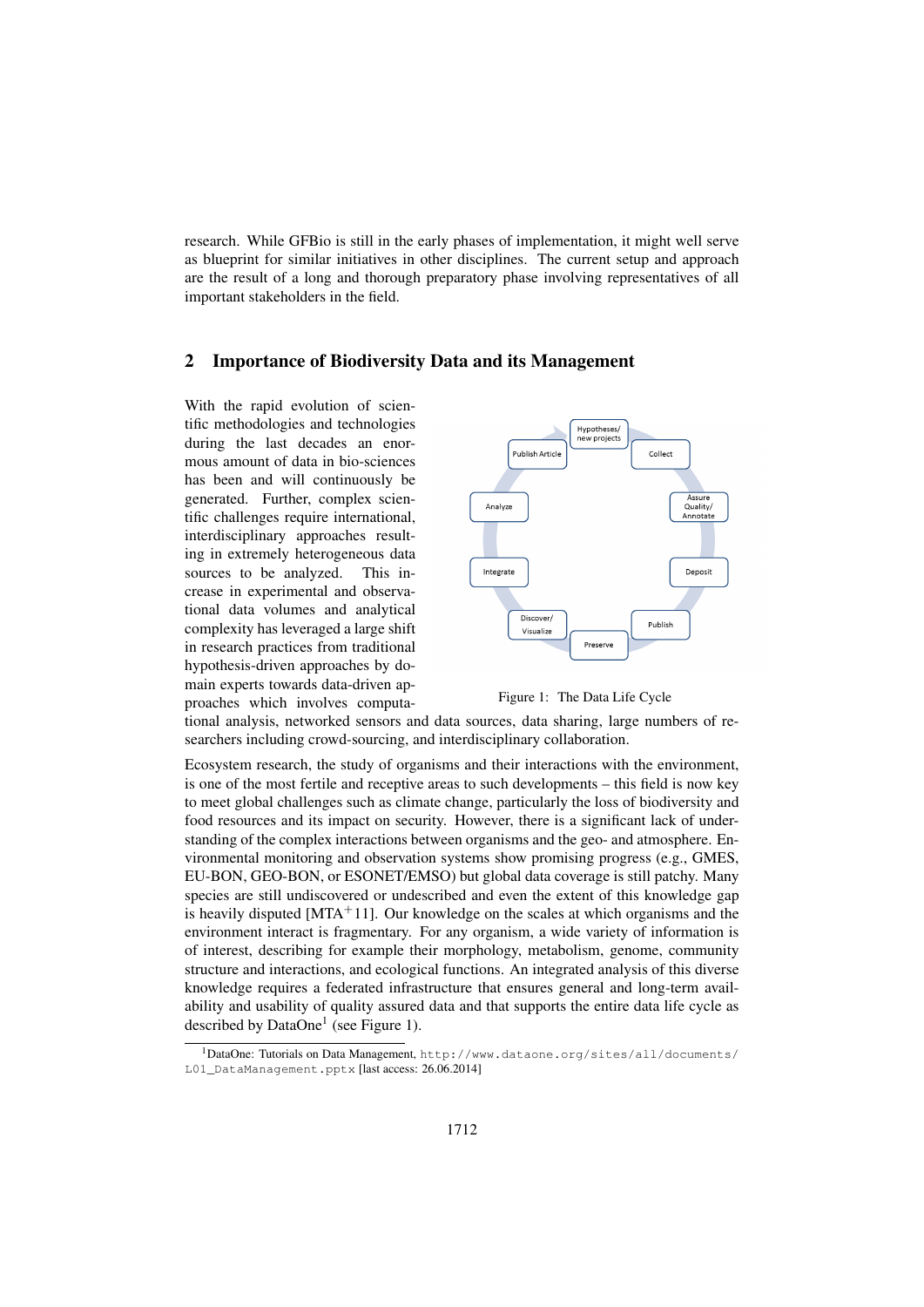# 3 State of the Art and Challenges in Biodiversity Data Management

In this section, we will follow the data life cycle and will discuss for each phase or group of phases what it is about, how it is addressed today and what the major open challenges are that will be addressed in GFBio. We will focus on the German research landscape.

#### Data Collection

What it is about: Biodiversity data is very diverse, ranging from remote sensing and next-generation-sequencing data to field observations and collection object-associated data linked with categorical or numerical data. The data are from ecophysiological studies, describe functional traits or are molecular data collected for phylogenetic treatments. They are gained automatically by data loggers (e.g., sensor data from e.g., climate stations) or gathered manually by individual researchers. The result is a great heterogeneity between the single data packages or data sets which might comprise data of varying granularity and quality. Often, the single data packages/data sources are linked with other data packages, but the documentation of the linkage might be scarce. Traditionally, biodiversity research data and ecological data are often produced in spreadsheet and specialised local databases, which are not appropriate to manage complex data sets, e.g., with relations to other data sets or multimedia data, e.g., audio files.

Currently a few database systems and workbenches are on the way to support biodiversity data gathering already in the field, later in the lab or finally in the collection magazine. Such tools have to be flexible and usable in the field without internet access but also be able to integrate into a virtual research environment using network resources and services.

How it is done today: There exist first tools to support human data collection in the field fulfilling a number of requirements listed by  $[JKN<sup>+</sup>09]$ . Examples include DiversityMobile<sup>2</sup> or the recently released OSD App<sup>3</sup>, which allows both scientists and citizens to easily contribute to a global, orchestrated scientific event – the Ocean Sampling Day – by collecting standardized metadata. Also, tools not specifically developed in the context of biodiversity to support automatic data collection from different types of sensors etc. are in use.

Challenges addressed by GFBio: Data collection is a particularly crucial step when looking at the data life cycle, i.e., problems occurring in this step like errors, missing data, or missing meta data, introduce severe, expensive to overcome problems later on in the life cycle. Thus, it is very important to guide researchers from the very beginning of the study through the process of collecting well structured data with appropriate technical tools. In the best case, the tools should support the data collection, improve the data quality, maybe also enable the collection of a higher data volume without restricting the scientific goal. Challenges are thus both technical (develop better tools) and educational or sociological (training scientists in data management and creating a culture that acknowledges the importance of data management). GFBio will work on both issues by extending existing tools and by providing a virtual helpdesk with guidance and training.

<sup>2</sup>Diversity Mobile, http://www.diversitymobile.net [last access 26.06.2014]

<sup>3</sup>Ocean Sampling Day, http://www.oceansamplingday.org [last access 26.06.2014]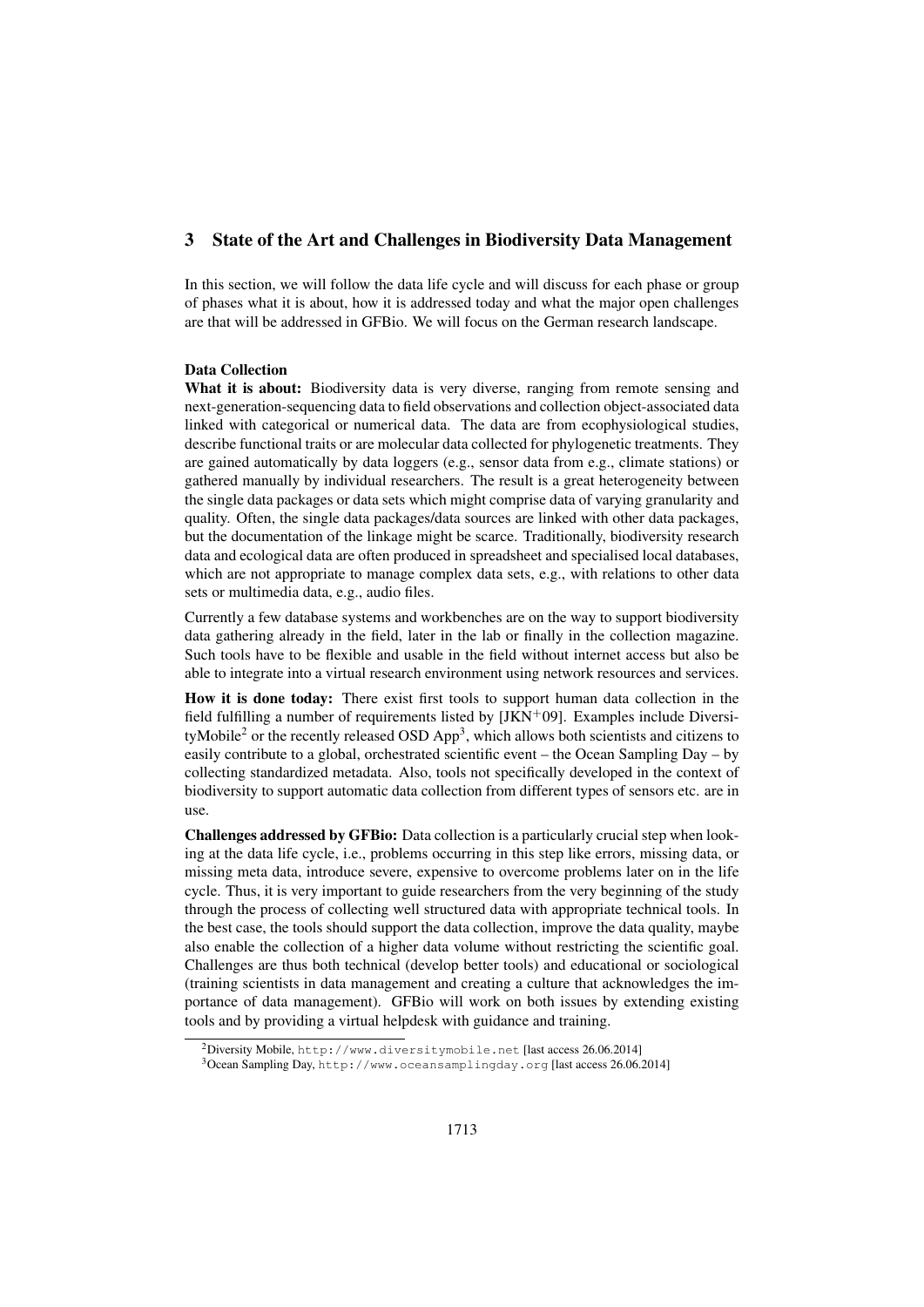#### Quality Assurance

What it is about: Research data are often managed by single researchers without support by data scientists or IT experts. Thus, the data are often not well structured and the management concepts and solutions used are not appropriate. Often researchers spent little time on data management, because they are under pressure to publishing their results as quickly as possible. Unfortunately, long-term handling of research data has very low priority. Once an article has been published, the underlying data are no longer in focus. On the other hand, large portions of the raw data and the accompanying results are not being published for various reasons. As a result, errors and gaps in primary research data are often detected late, if ever. This seriously hinders reuse of data.

How it is done today: Today, biodiversity and ecological research is often organised in larger projects which have a dedicated data manager. These experts try to ensure high data quality by (mostly manually) checking data produced by the scientists in their projects. Tools supporting data quality management start to appear but are as of yet poorly integrated into the data collection tools.

Challenges addressed by GFBio: It is essential to offer flexible and user-friendly data management systems to single scientists and to larger research groups already at the beginning of their research activities. This will allow them to manage and quality-control their research data. Already at that time, the researchers have to be convinced that a maximised high quality data pool is relevant for their own research, now and in the future. The possibility for an early publication of high quality data with adequate citation mechanism (see below) might encourage the researchers to provide their data to the scientific community after the end of their research studies. Our goal with GFBio is to provide appropriate mechanisms so data is made public as early as possible. Also, GFBio aims to promote data collection and management tools that support and integrate data quality control.

#### Data Deposition

What it is about: Once data has been collected and the first level of management and quality assurance is done by the single researcher, it needs to be managed in a larger project context. Typically, this first management level is done for the duration of a project.

How it is done today: Traditionally, data management within small and medium scale projects is achieved by providing tailored common data management systems or simply by file sharing among partners. During the last years, many collaborative projects have developed their own data deposition or data management systems, including  $[LNB<sup>+</sup>12$ ,  $NRB<sup>+</sup>13$ . In addition to these project-specific tools, several flexible tools have been developed, which are highly configurable, reusable and can be adapted to the specific needs of research projects. Diversity Workbench<sup>4</sup> and BExIS  $2^5$  are examples for such multipurpose data management working environments. Both tools are currently used by a large number of organizations and consortia and provide an important basis for mid-term and long-term data management.

Challenges addressed by GFBio: Whether data is stored in a project-specific platform

<sup>4</sup>Diversity Workbench, http://diversityworkbench.net [last access 26.06.2014]

<sup>5</sup> BExIS++, http://fusion.cs.uni-jena.de/bexis [last access 26.06.2014]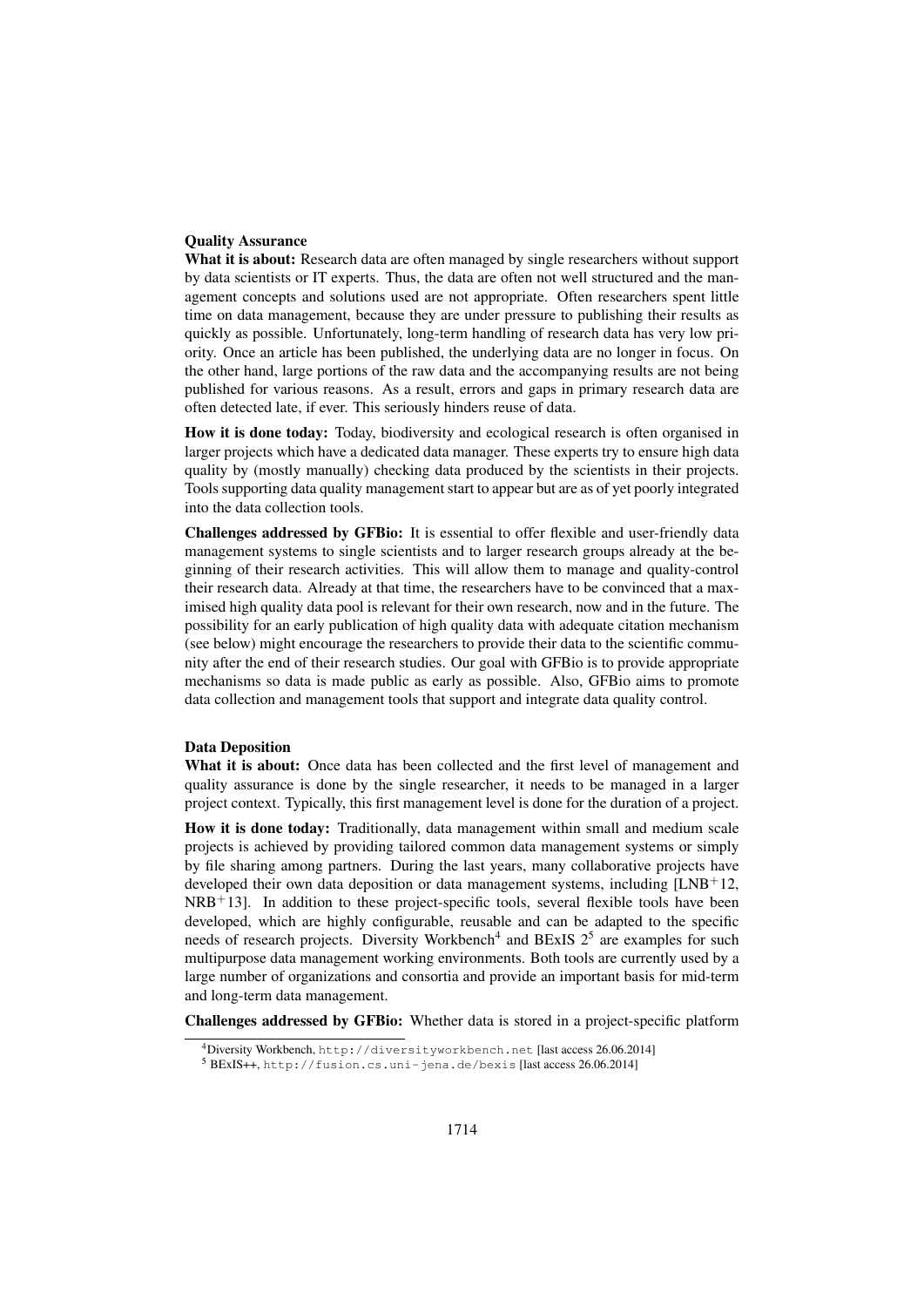or in one of the more adaptable ones, the long-term fate of data managed locally or with these tools is often unclear and dependent on the capacities of the organization hosting them. Many large scale projects are using tools for their internal data workflow without a clear long term data hosting strategy beyond their project lifetime. Therefore, a large amount of data needs to be preserved and transferred to a suitable long term data holding infrastructure and possibly to a data management infrastructure maintained by a scientific data center or a long-time institutional data repository. Strong support for the development of standard conform and advanced software for long-time data management and deposition as well as the establishing of content standards, management plans and archiving concepts is therefore urgently needed. Within GFBio we will extend BExIS and the Diversity Workbench to meet these requirements and to serve as blueprints for other tools.

#### Data Publication

What it is about: There is a cultural change in the research community promoting the idea of data publishing as a clear incentive for scientists to share their data. Only in the past few years have scientists began calling for data "citation" and referring to data "publication" rather than data "sharing" and "availability"  $[CMG<sup>+</sup>13]$ .

How it is done today: Data publication can be similar to the conventional publication of articles in journals that includes online submission, quality checks, peer-review, editorial decisions, and an equivalent of page proofs. In fact, data storage in central databases is getting increasingly important or is yet mandatory for the acceptance of peer reviewed publications in specific fields of biodiversity research as e.g. molecular sciences or ecology [Whi11]. PANGAEA has built up an extensive collaboration with science publishers and implemented services to link articles and data. The impact on citation rates could be shown in a recent bibliometric study on science articles having supplementary data [Sea11]. Eventually an index for science data would be needed similar to Data Usage Index (DUI) [IC11]. Data publishing is also strongly supported by GBIF and the ICSU World Data System (WDS).

Challenges addressed by GFBio: One major challenge is to make data publication and access to published data as easy as possible for scientists. This requires a strong integration of data publication in data management tools which should support a "one click" publication. In addition to fostering such tools, GFBio's helpdesk will provide a wide range of information on options for data publication.

#### Data Preservation

What it is about: Much of biodiversity data is hard or impossible to reproduce. For instance, it is impossible to repeat an observation of the species richness in a certain area for a point of time in the past. It is thus extremely important that data is preserved beyond the end of projects. Since only a small percentage of data end up being part of a scientific article or a data publication, other means to ensure long-term availability of data are needed.

How it is done today: Globally, the backbone of long-term archives for environmentally related biological data is mostly restricted to specific disciplines, data types, and/or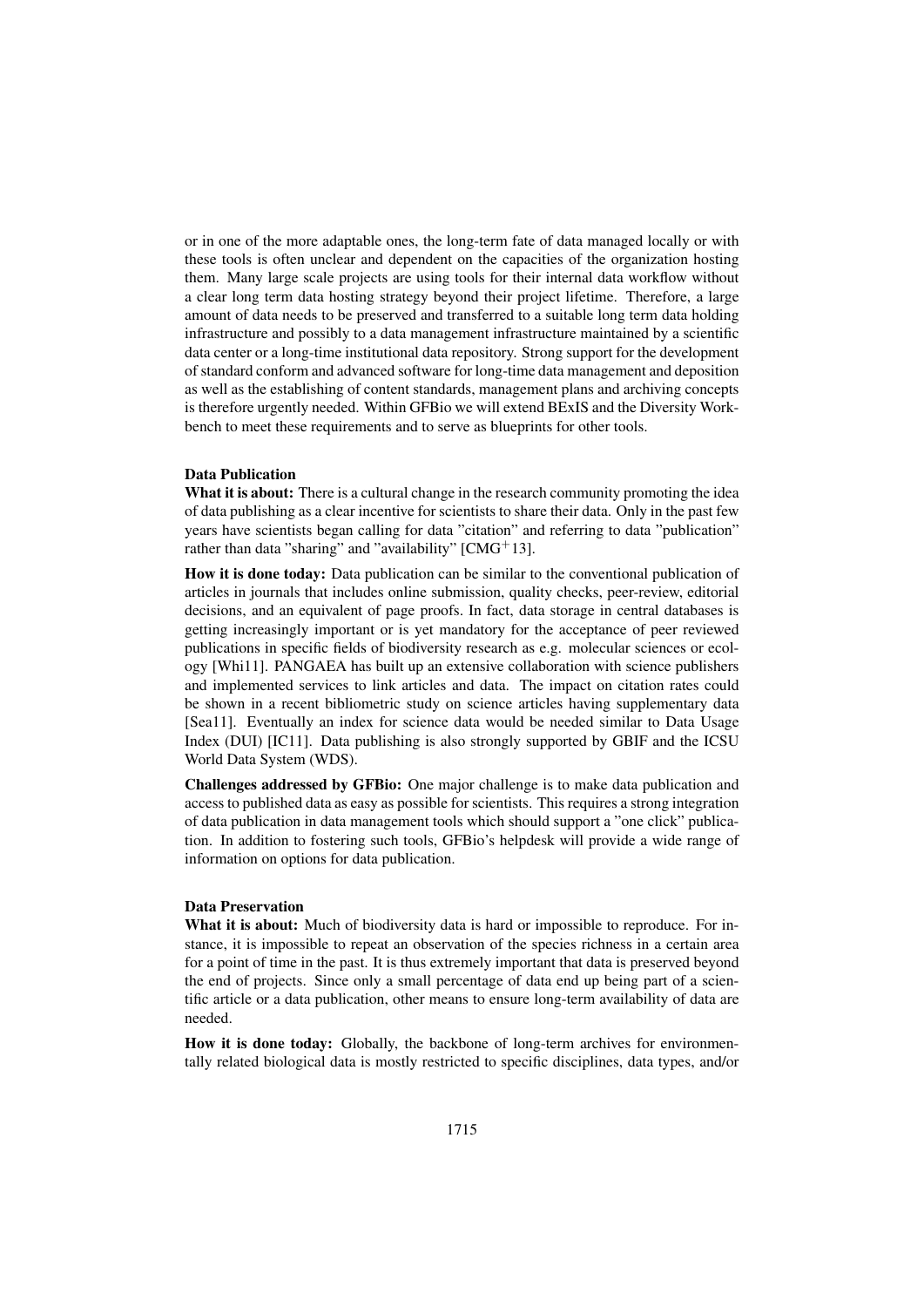regional coverage. Prominent are the International Nucleotide Sequence Database Collaboration (INSDC) with their archives. Other networked resources or platforms include the Global Biodiversity Information Facility (GBIF), Dryad and some others devoted to certain data domains [THR12]. Prominent global infrastructures for environmental data include the WMO and ICSU World Data Centers. Besides there are various national data centers, e. g. the Australian National Data Service (ANDS) and the US DataOne initiative.

In Germany, a number of data centers and archives are available to researchers: the University of Bremen jointly with the AWI operates PANGAEA, a data archive specialized on environmental data. Founded in 1992 PANGAEA has demonstrated its long term perspective by a certification of ICSU World Data System and was accredited by the WMO as Data Collection and Processing Center (DCPC). Currently, PANGAEA hosts more than 450.000 data sets comprising of more than 6 billion individual measurements collected during approx. 160 EU, international and national projects. Currently three main databases for molecular biodiversity analysis exist in Germany. They are mainly used for the treatment of sequences from microorganisms, which make up the majority of currently available molecular data. The SILVA rRNA database<sup>6</sup> provides quality-controlled sequence data sets for molecular biodiversity analysis. The Megx.net portal<sup>7</sup> integrates microbial genomic and environmental data based on georeferencing. Both systems are hosted and maintained at the Max Planck Institute for Marine Microbiology and Jacobs University Bremen. The Bacterial Diversity Metadatabase "BacDive"<sup>8</sup> is a highly curated, comprehensive data resource for all cultured Bacteria and Archaea in Biologial Resource Collections (BRC), currently under development by the German Collection of Microorganisms and Cell Cultures (DSMZ) in Braunschweig. The German Natural History Collections, organised in the Consortium of the Deutsche Naturwissenschaftliche Forschungssammlungen (DNFS) guarantee sustainability in hosting more than 140 million of life science objects together with adjacent information, mainly occurrence data of taxa in space and time, as well as all kinds of additional ecological data. The DNFS institutions also manage enormous amounts of biodiversity- and organism-related information, e.g., concerning DNA samples and data, monitoring data, taxon- and object-related metadata and multimedia data which also include (meta-) data from past and ongoing third-party-funded research projects. Promising progress has been achieved regarding standardization and networking among these national history collections which led to harmonized access to these archives with more than 10 million data records within e.g. GBIF and BioCASE.

Challenges addressed by GFBio: For individual projects, resources and funding are limited. That is one reason why – despite a growing number of projects having produced large volumes of data during the last years – only part of this data is stored in data centers such as the ones mentioned above and generally available for reuse. A lot of data is lost. Funding agencies as well as research organizations put increasing pressure on the research community and demand long term storage and open access on research data. The majority of researchers are generally willing to archive and share their data. However, to get acceptance by the researchers, the data archives and scientific data centers have

<sup>6</sup>Silva: High Quality Ribosomal RNA Databases, http://www.arb-silva.de [last access 26.06.2014]  $^{7}$ Megx - Marine Ecological Genomics, http://www.megx.net [last access 26.06.2014]

<sup>8</sup>BacDive - The Bacterial Diversity Metadatabase, http://www.bacdive.dsmz.de [last access 26.06.2014]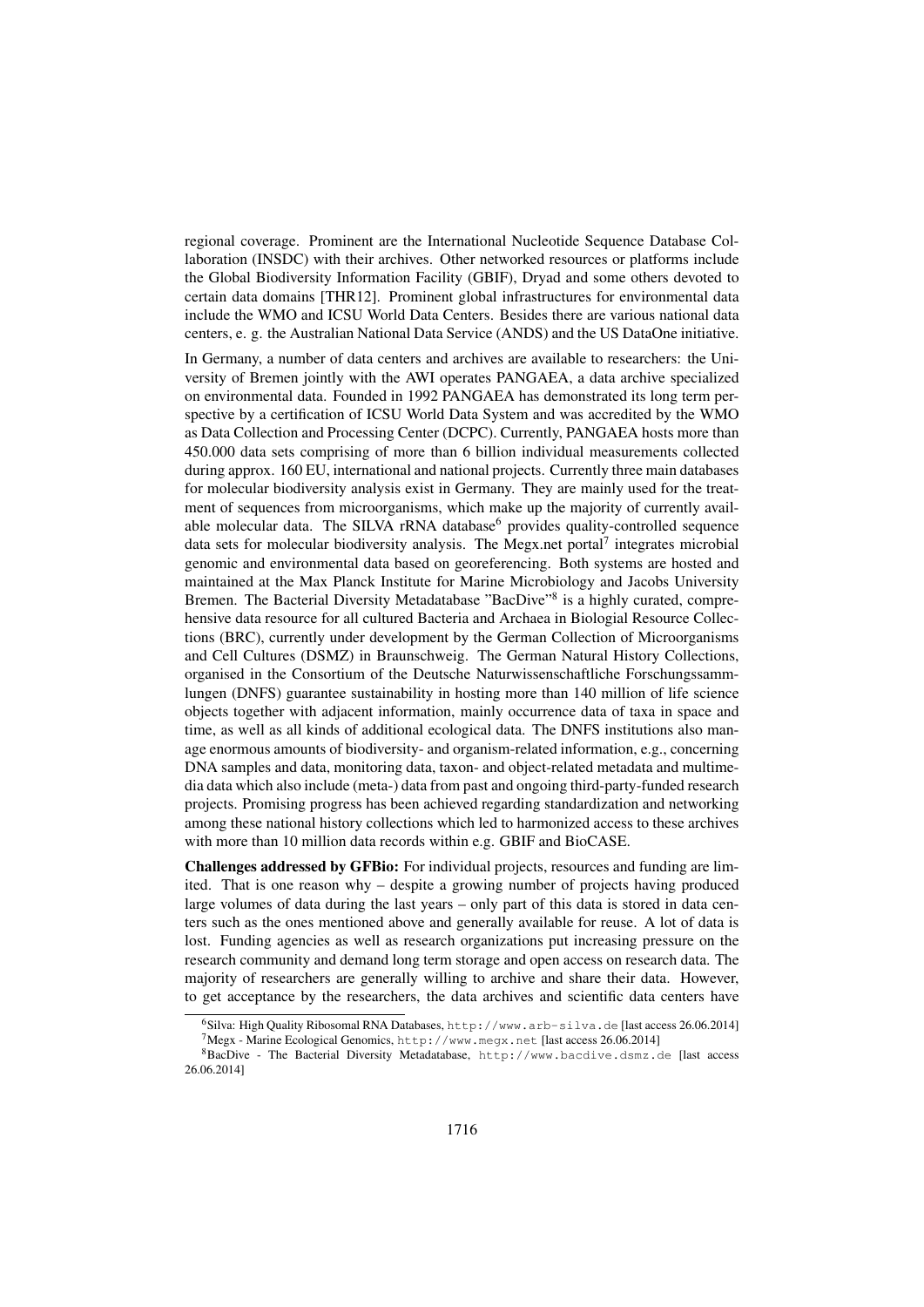to provide appropriate functionalities and prove their trustworthiness as well as a long term perspective of operations. It is important for them to comply with international standards, technical formats and guidelines for long term archives. In Germany, only few data archives/data centers operate in a sustainable and organized way, especially in the fields of environmental sciences and natural history collections and museums. Germany's situation is essentially the same as the global one, where existing infrastructures are insufficient to cope with heterogeneous data from multidisciplinary projects, leading to the existence of numerous isolated, technically proprietary and unsustainable databases. A coordinated approach is needed to improve the current situation and expand the infrastructure of the archives and data centers. Such an approach is established in GFBio.

#### Discovery and Visualisation

What it is about: For biological sciences a major drawback is the lack of interconnections between the classical biodiversity knowledge resources such as natural history, environmental and molecular data providers as well as literature. Data generated in integrative biodiversity and ecosystem research are extremely heterogeneous, multidisciplinary, and collected by many different scientific disciplines using a large range of methods, technologies, and data standards. On the other hand, biodiversity research critically depends on a wide range of scientific disciplines providing the fundament for the understanding of organisms and their interactions with their environment in time and space. The lack of coordination between standards still hinders true interoperability which makes it impossible to enable unified mechanisms for discovery and visualisation across all relevant resources.

How it is done today: Harmonization and mapping of domain specific metadata standards as well as the integration of community profiles has to occur before interdisciplinary archives can successfully be realized. Several approaches have been initiated in the past e.g. by TDWG groups to integrate geospatial and biodiversity data or GEO-BON to integrate data resources from different domains. Domain specific approaches include the definition of complex namespaces and schemas such as the Diversity Workbench (DWB) or EDIT Common Data Model (CDM) suitable to be applied as a (maximum) standard for mapping biodiversity and ecological data. On the European level the INSPIRE initiative fosters the ISO19139 schema implementation. Efforts have been made to e.g. map between ISO19139 and other schemas such as Dublin Core or the GBIF metadata profile and to map genome and geographical information. In recent years, a number of initiatives started out to implement semantic services providing stable terminologies and ontologies supporting specific user demands in biodiversity research such as the "TDWG-Ontology" and the GBIF multilingual vocabulary server<sup>9</sup>.

Challenges addressed by GFBio: Despite the progress made over the last decade, there is a general lack of formally represented knowledge about the relation between terms referring to similar entities used in different scientific communities. As a consequence, computer-based biodiversity studies often fail to exploit the potential of existing and highly valuable data resources ranging from data stemming from individual scientific projects to large scale data intensive biodiversity and environmental assessments. GfBio addresses

<sup>9</sup>TDWG LSID Vocabularies, http://rs.tdwg.org/ontology/voc/Collection, GBIF Vocabularies, http://vocabularies.gbif.org/ [last access 26.06.2014]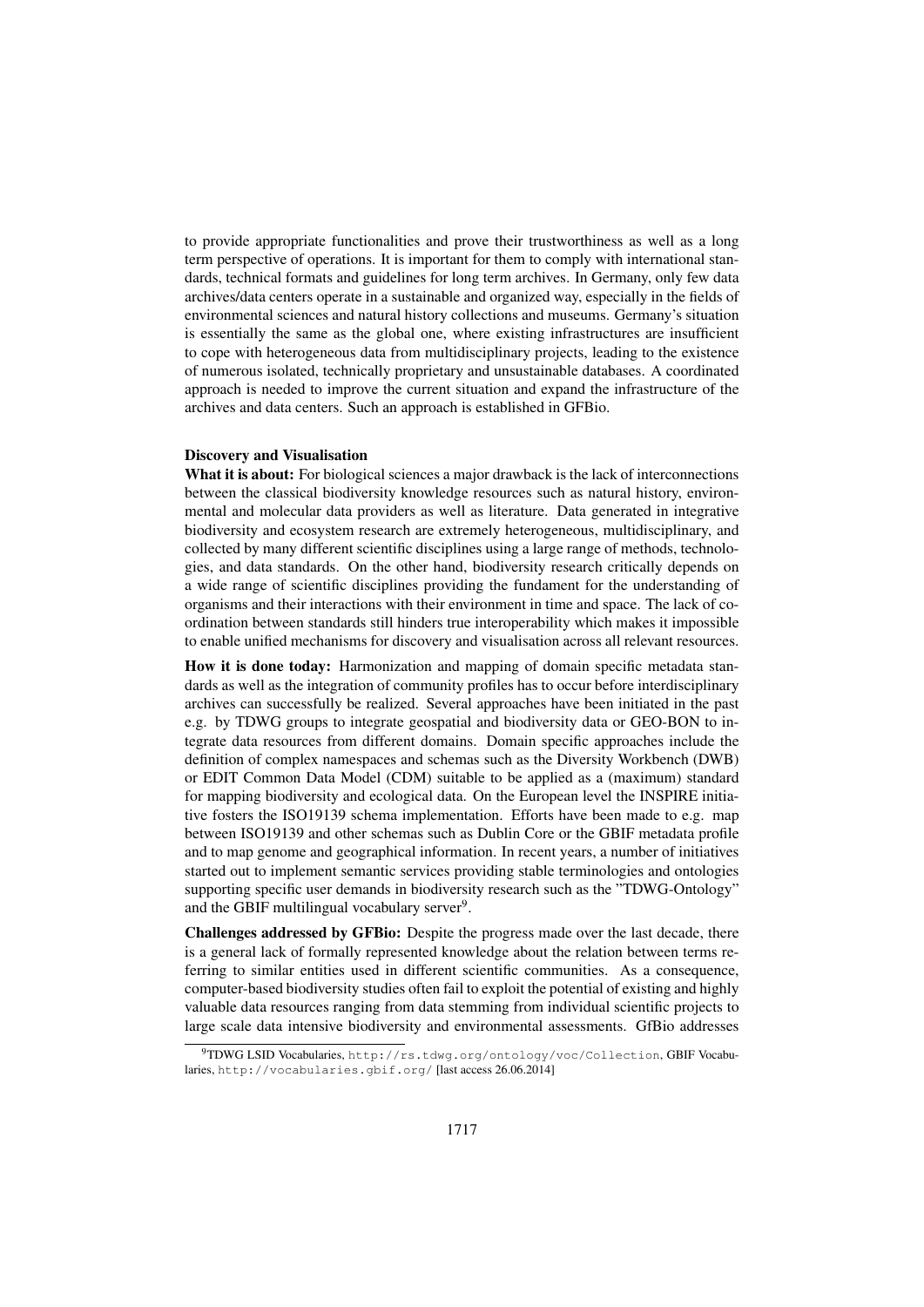this gap by developing a terminology server and services offering unified interfaces to existing and presently in-accessible vocabularies used in different relevant scientific disciplines. The terminology server will also provide a platform for ontology development with a special focus on collaborative aspects and consensus finding as well as maintenance processes in continuously evolving scenarios. In a community-based approach, GfBio works closely with experts in the different sub-disciplines providing prototypic domainvocabularies and use-cases for the future terminology services.

#### Data Integration and Analysis

What it is about: Data integration provides means to access various data sources in a uniform manner to extract information that is implicitly hidden within their union. For biodiversity research, it is expected that the value of this implicit knowledge is large.

How it is done today: Today, the individual disciplines of biodiversity research collect large data collections, let it be by measurements or by digitalization of existing material. While these collections are large and technically advanced, they remain isolated and means for integrated access and analysis lack. Thus, today, data integration in biodiversity remains a largely manual task requiring considerable effort. An example for such an integration effort is the TRY database  $[KDL<sup>+</sup>11]$ . This is the largest compilation of plant trait data integrating data from more than a hundred contributors. Despite the clear thematic focus, integrating this data requires tremendous manual effort. The situation is even worse when trying to integrate data across disciplines. This is a clear hindrance to answering key questions of biodiversity research.

Challenges addressed by GFBio: Making archives interoperable and enriching data with (ontology-based) metadata is of little use, if there is no common interface that makes it easy for users to access the data. This means that sophisticated search interfaces are needed that allow searching in data and metadata, support browsing and faceted search and hide syntactic differences between the different data. The continuously increasing volume and complexity of biodiversity data this becomes more and more challenging. On the one hand, efficient harvesting and indexing techniques that scale with growing data volume are needed, on the other hand, new interfaces for navigating across search results are needed, including visualizations that allow a quick overview over potentially huge and complex search results. Community involvement is a proven measure to improve the overall quality of data services. Crowdsourcing has been tested in a variety of web pages and e.g. categorization and prioritization of content (so-called folksonomy) has a good potential to improve the find-ability of research data. Further, personalization can help to recommend contents and enable users to return to and build on earlier search results. Highly heterogeneous data in differing formats needs innovative integrative approaches such as text mining and indexing including Semantic Web technologies and Linked Data concepts using RDF and SPARQL. Such innovative concepts need to be further elaborated and adapted to the specific needs of the scientific community. Many of these new approaches have previously been evaluated for biodiversity research, however the adaptation of these technologies in a highly interdisciplinary data environment still is a challenge.

Data-intensive science [TTH11] is building on the integration of data from various sources. The real challenge in interdisciplinary data management is finding a common approach to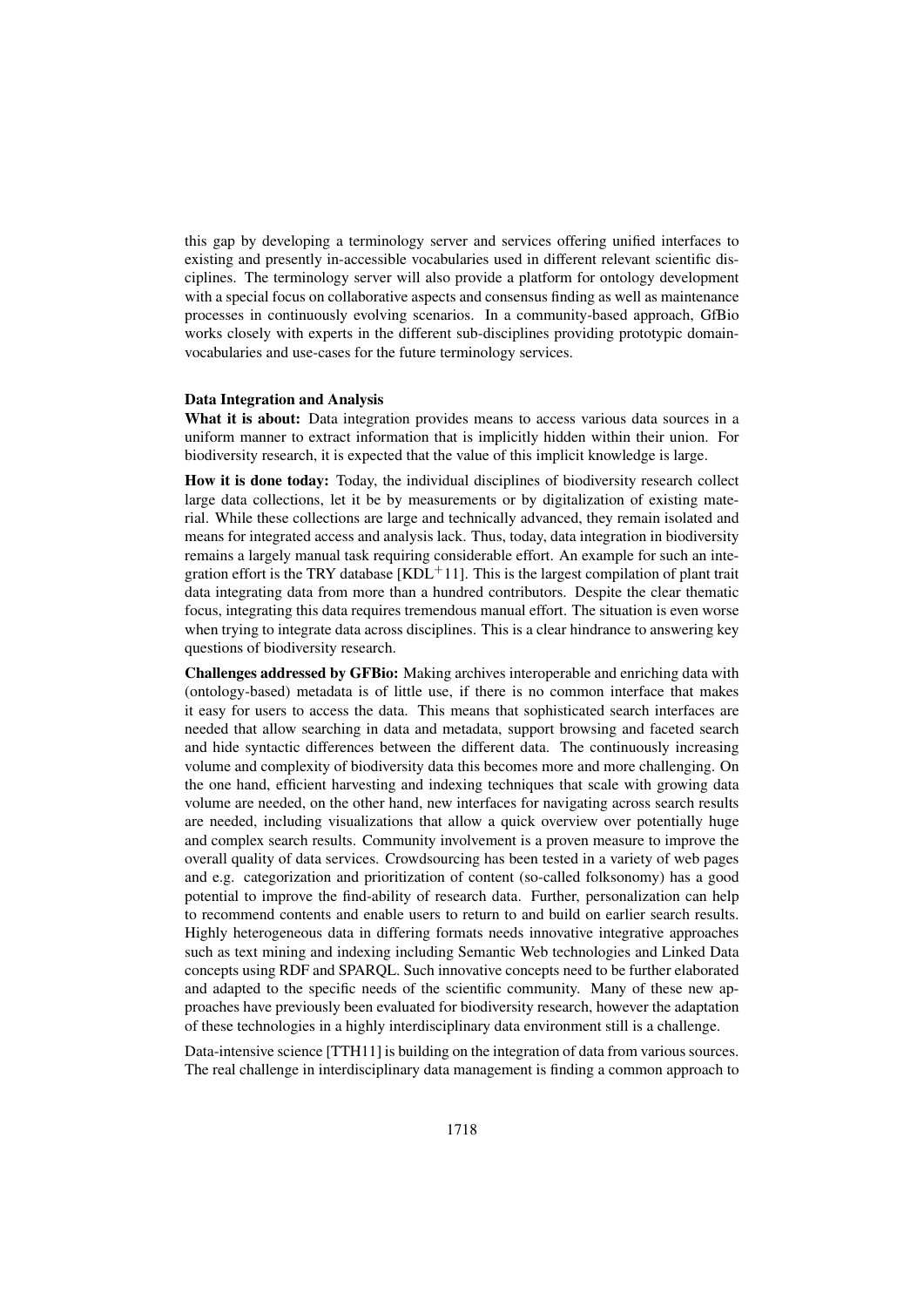exchange data not only metadata. Only little progress has been made to agree on interdisciplinary content standards and corresponding exchange protocols for data. Even within one scientific community multiple, incompatible formats are used for machine-machine interaction such as NetCDF or OGC OM format. In addition there are a large number of web services offering proprietary formats. Emerging technologies such as grid or cloud technologies have made promising progress with regards to data exchange, storage, scalability and performance. But no successful attempt has been made to apply these technologies to integrate the complex and interdisciplinary data scenario related to biodiversity. However such concepts are a prerequisite for scalable handling of large data volumes and necessary to provide innovative commonly usable tools and services to analyze such data. GFBio will therefore investigate new ways to embed these technologies within the given data landscape in order to provide such added value services for the integration and analysis of heterogeneous environmentally related biological data.

# 4 GFBio – A proposal for an integrated platform

The need to address the challenges outlined above was recognized several years ago by the senate commission on biodiversity research of DFG. As a result, it encouraged a preliminary project to further investigate the conditions, in particular the willingness to share data and the availability of an appropriate infrastructure in Germany. Results of this project were published in  $[ETB+12, BSE+12]$  and showed clear need for action. This resulted in an initiative to build a national infrastructure for data management in biological and ecological research which brought together stakeholders from all involved communities, namely archives, national history collections, biodiversity research and computer science. This group of 21 principal investigators obtained funding by DFG to set up a "German Federation for the Curation of Biological Data (GFBio)".

Figure 2 provides an high-level overview of the GFBio components. GFBio will build on international standards and proven data archiving infrastructures and workflows such as the PANGAEA long term archive for environmental data, the resources of networked natural history collection data repositories and genome data archives. Interoperability among these resources, the integration of domain specific data bases as well as external, international data providers and a cooperation with relevant publishers are a key focus of the project. GFBio will follow innovative approaches to stimulate data submission among the scientific community. In particular it will pursue the promising efforts of data publication and cross-linking of research data with the scientific literature. Project data management and submission will further be supported by integrating and further developing innovative tools and platforms built on existing efforts such as the Biodiversity Exploratories Information System (BExIS) and Diversity Workbench (DWB).

Via the portal, we aim to establish a central point of contact for researchers and the interested public with respect to environmentally related biological data. The portal will offer the possibility to search across the connected data sources and will be closely integrated with visualization and analytical tools which will enable efficient data aggregation and analysis, including links between formerly non-connected data sets from different sub-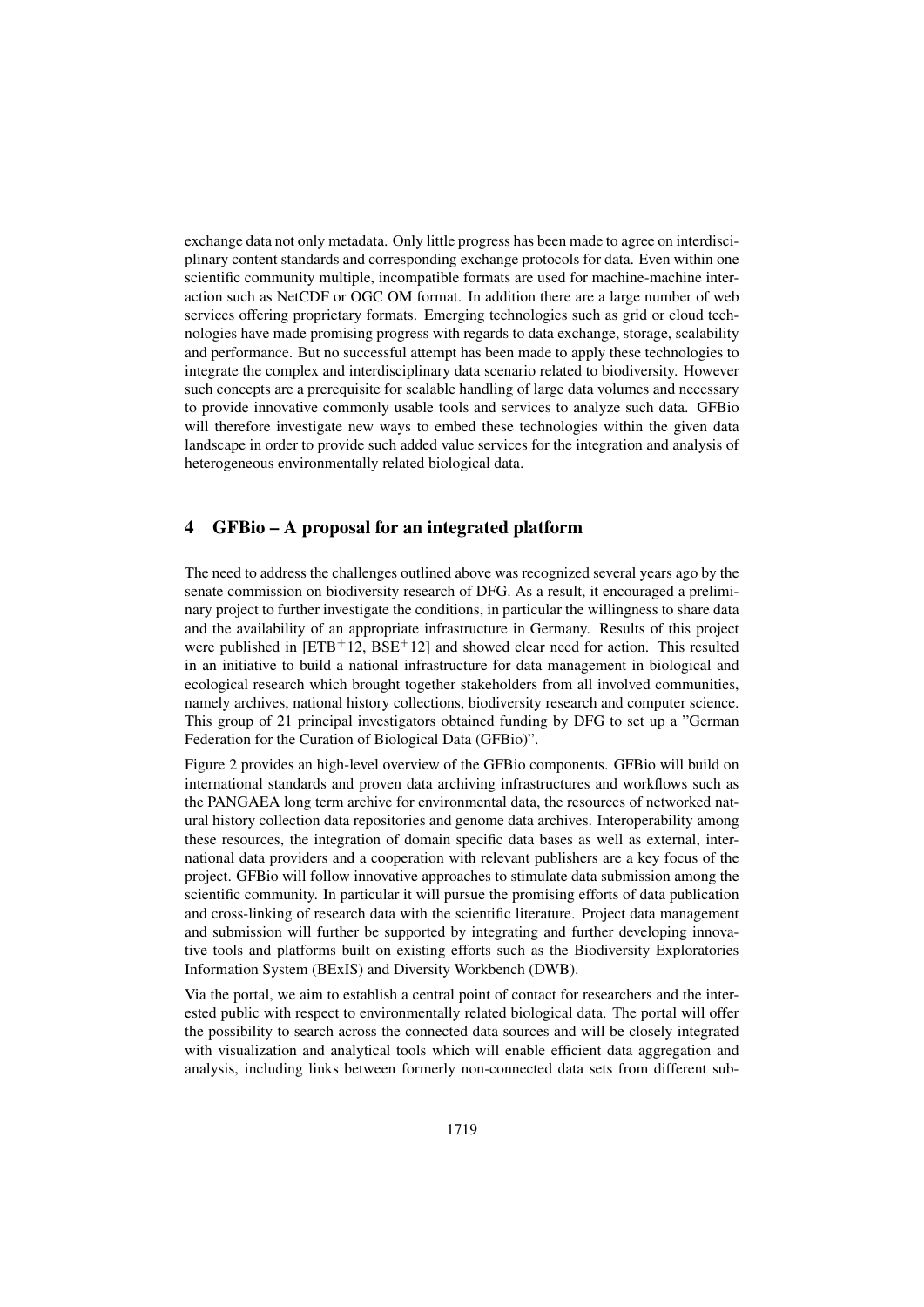

Figure 2: High-level View on the GFBio Components

disciplines. In addition, the portal will support data submission from project or domain databases to the underlying archives. Based on commonly defined workflows and procedures, the virtual helpdesk will address digital data curation issues as early as possible within the creation of research data and will provide researchers with guidance on how to do data management and what tools to use. The Terminology Services provide a semantic backbone supporting high quality data acquisition and data integration.

GFBio will thus provide an infrastructure that addresses not only the individual challenges identified above, but the data life cycle as a whole. We are convinced that only such an integrated solution with strong links to international initiatives has the potential to provide efficient, sustainable support for biodiversity (or any other) research. With the specific challenge to integrate data and metadata from several domains GFBio will also push relevant standards and innovative solutions. Special emphasis will be given to governance and organizational issues of the planned infrastructure. Taking into account the working conditions for every institution involved, a common organizational structure with common services and sustainable business models will be developed.

### 5 Summary and Conclusion

While research data management has gained a lot of interest over the last few years and initial building blocks for a solution exist, many challenges remain. In particular, up to now, integrated solutions that provide users with a "one-stop" platform for all their needs